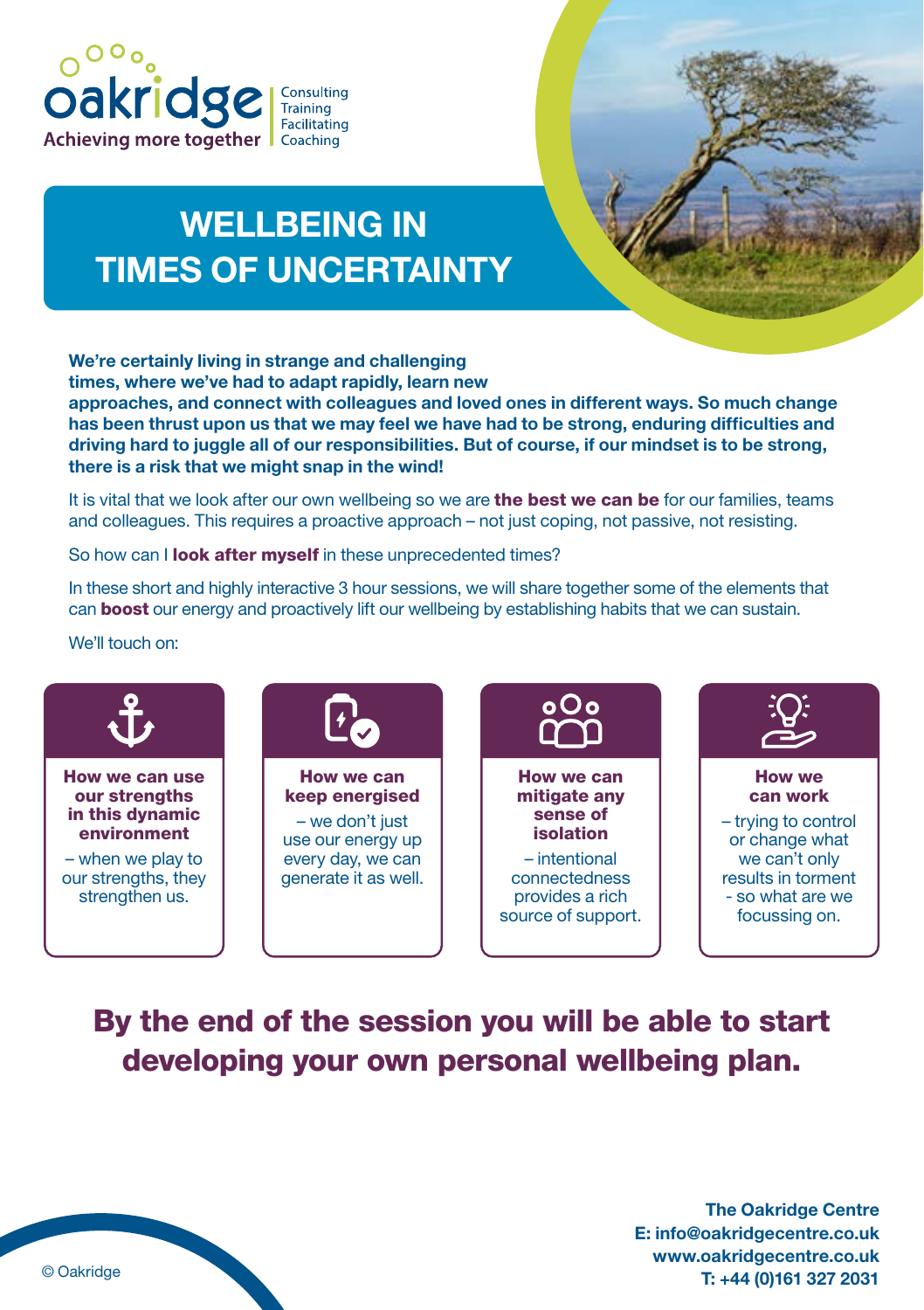



# IS THE THOUGHT OF HOMEWORKING CHALLENGING YOU AS AN INDIVIDUAL?

When we can't get into the office our research has found that a large proportion of the workforce really misses that connectivity with others. That banter as you arrive in a morning, the catch up at the coffee machine, the wise words from someone across the desk when you are trying to think of a solution, that colleagues who notice you are having a tough call and check in on you afterwards – they all make a difference and are missing right now. That missing link to our normal working days can really challenge our resilience and wellbeing. So how can you keep yourself strong, boost your resilience and adapt to the situation you are faced with?

We are offering the chance for you to take just a few hours out to equip yourself with some tools and techniques to ensure you stay strong, to help you be resilient and to ensure your wellbeing is looked after.

### Preparation:

We will ask you to spend some time ahead of the workshop reflecting on some of the key areas that, when working really well, will help us to stay resilient. We will provide pre-reading (45 minutes) and pre-work (1 hour) to complete. This will ensure we get the most out of the day and to strengthen what you have already learned. We will ask you to keep an energy diary, do some pre-reading on the core theories that we will be discussing and take a short questionnaire to help understand your key strengths.

### Programme content:

You will attend a 3 hour virtual workshop.

You will be involved in interactive discussions, breakout sessions and have the chance to discuss your thoughts with others who are experiencing similar feelings to yourself.

We will explore how to boost energy levels, how to stay connected, how to focus on the things we can influence and how to approach things with a positive mindset ready to accept where you are and adapt to the situation you are faced with.

# Key Outputs:

You will come away with a personal plan to help you to focus and stay resilient. You will also have access to follow up reading and support to help you strengthen what you have already learned.

The Oakridge Centre E: info@oakridgecentre.co.uk www.oakridgecentre.co.uk T: +44 (0)161 327 2031 © Oakridge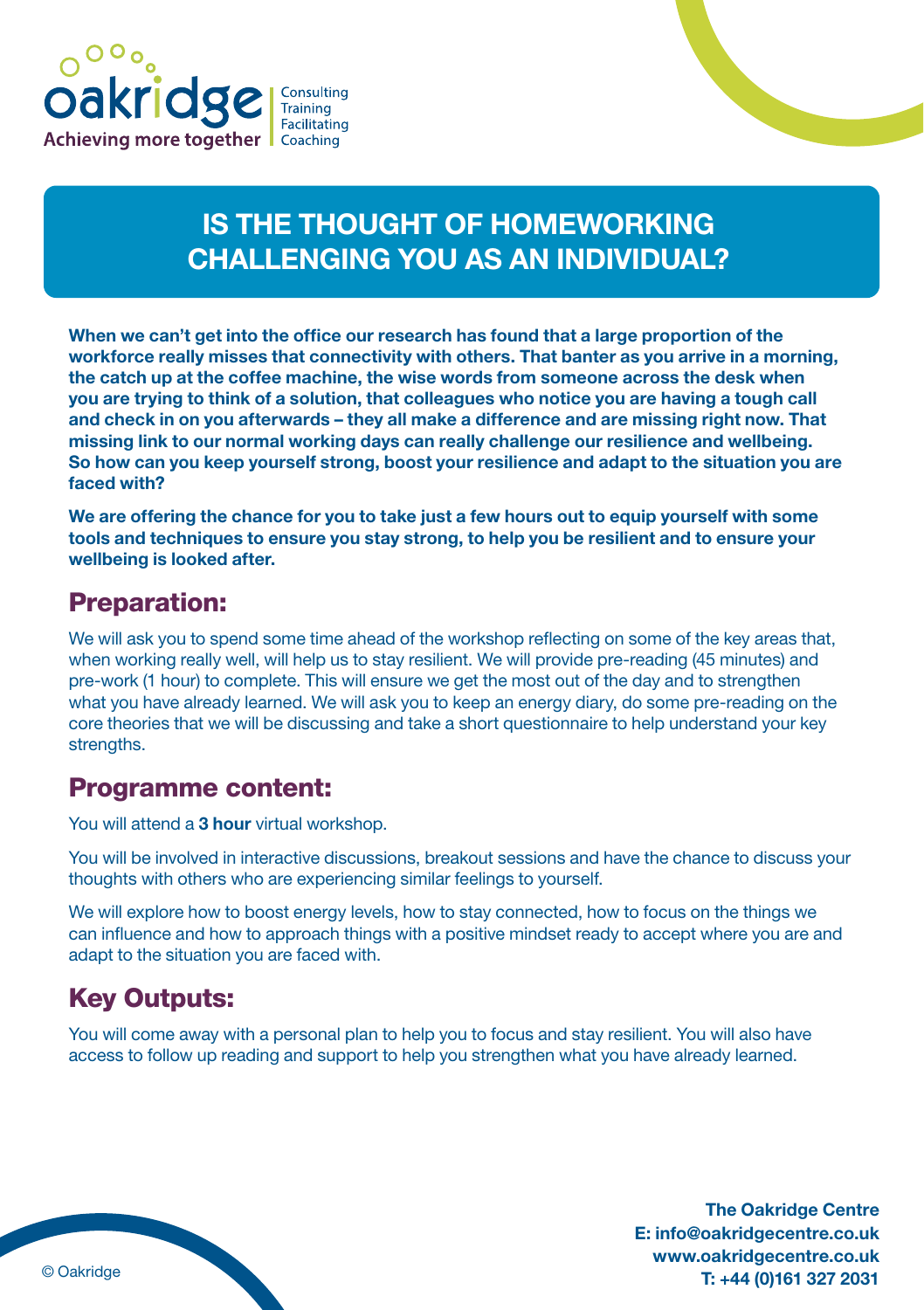



# Organisational Value:

Having a strong and resilient workforce will deliver long term benefits. Focus on what is important, what we can influence along with the energy and connections to help us deliver will bring great value to any organisation.

# Personal Value:

Resilience isn't just relevant in the workplace. We have families, friends and ourselves to look after too. This workshop will deliver tips and skills that will support you in all walks of life.

# Theory:

You will be working with a professional facilitator who will apply well researched theories. The workshop will involve a balance between theoretical input and experiential learning.

The Oakridge Centre E: info@oakridgecentre.co.uk www.oakridgecentre.co.uk © Oakridge **T:** +44 (0)161 327 2031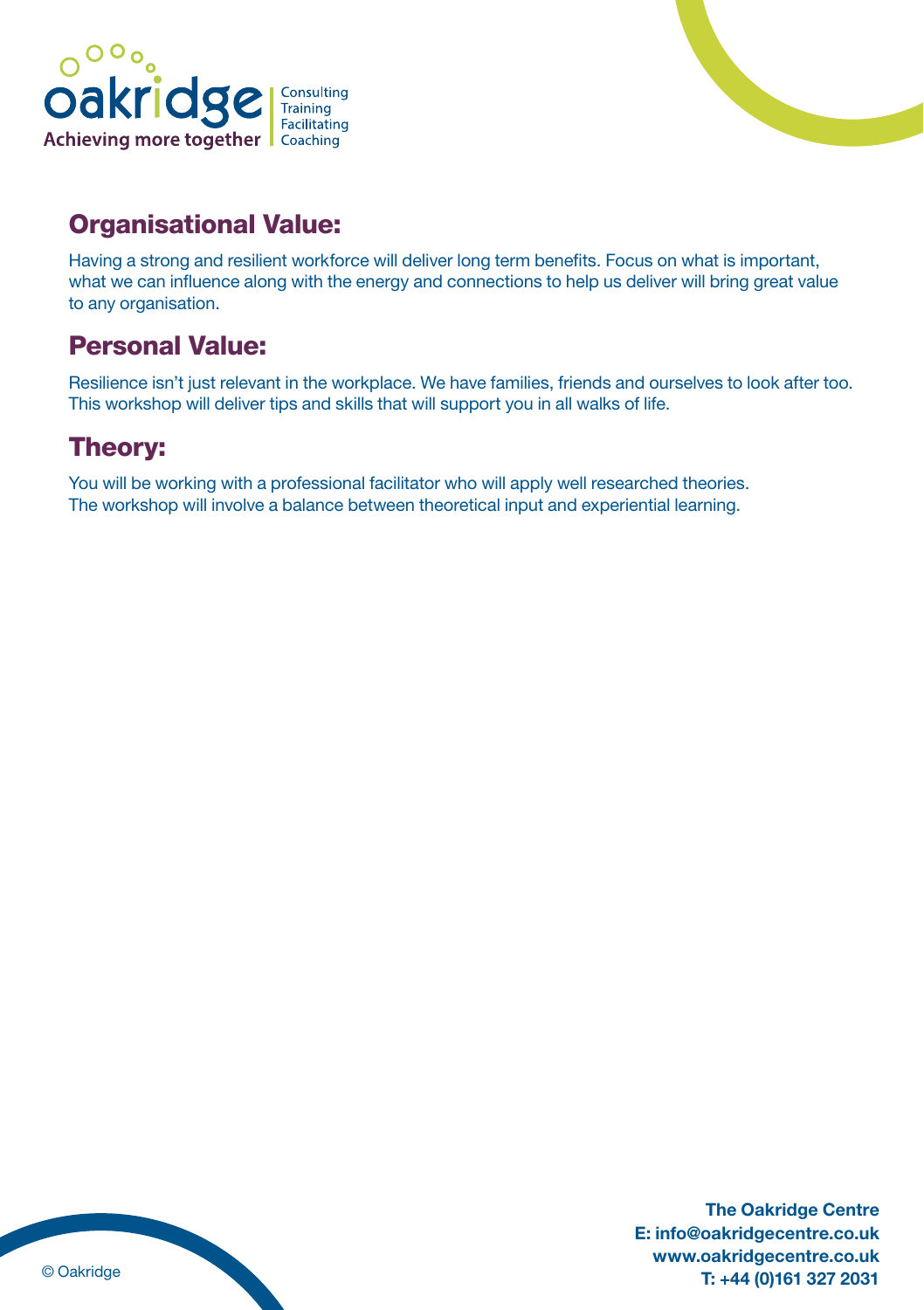



# HOW ARE YOUR TEAMS FEELING RIGHT NOW? HOW ARE YOU?

Times are really challenging aren't they?! When you could get into the office you could easily tell if someone was having a bad day – but how do you check in now? How do you get the support that you need? We would often just pop down the corridor to a trusted colleague to chat things through, but do we feel like we can call them? Won't they be busy? Your team need guidance in different ways now. You need to be resilient for them and you need to help them to stay resilient too. Why not join us for two short sessions working with like-minded leaders to have conversations in a safe space. Gather some great hints and tips and set yourself and your team up to stay resilient over the coming months.

The first session will focus on how you can boost your resilience. So much change has been thrust upon us that we may feel we have had to be strong, enduring difficulties and driving hard to juggle all of our responsibilities. But of course, if our mindset isn't strong enough, there is a risk that we might snap in the wind!

It is vital that we look after our own wellbeing so we are **the best we can be** for our families, teams and colleagues. This requires a proactive approach – not just coping, not passive, not resisting.

So how can I **look after myself** in these unprecedented times?

In these short and highly interactive 3 hour sessions, we will share together some of the elements that can **boost** our energy and proactively lift our wellbeing by establishing habits that can sustain.

We'll touch on:



By the end of the session you will be able to start developing your own personal wellbeing plan.



The Oakridge Centre E: info@oakridgecentre.co.uk www.oakridgecentre.co.uk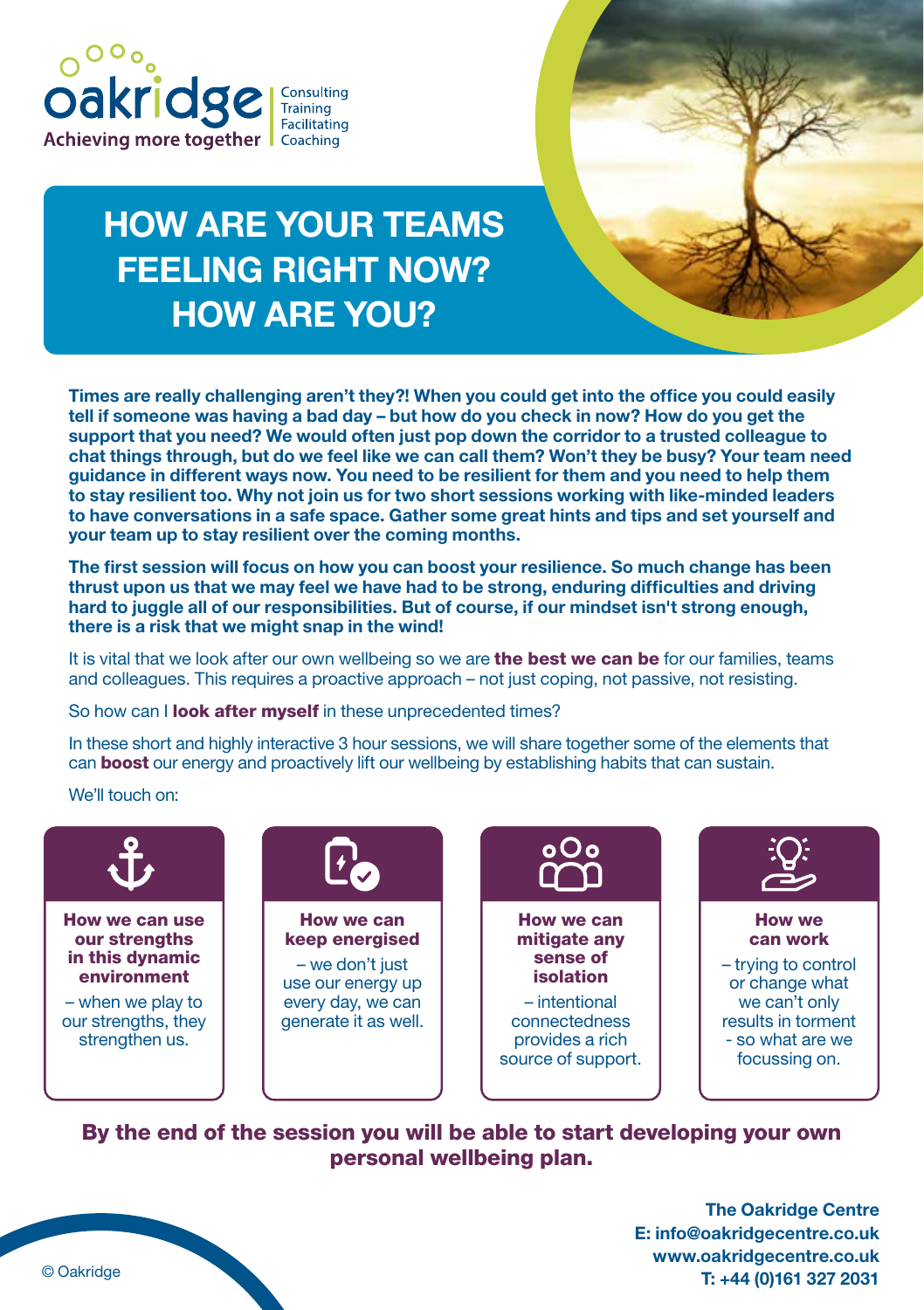



# IS HOMEWORKING CHALLENGING YOU AS A MANAGER?

For the second session which is 2.5 hours, we will then think about your team's needs. How do you know they are getting what they need right now? How are you checking in with them? Have you considered their psychological safety and wellbeing. You more than likely have, but have you got the toolkit that you need?

### Research Workshop Overview:

Our research running similar workshops has identified that many people miss the office environment, they miss that banter, that opportunity to vent after a challenging call, the chance to make someone else feel better about a challenge they have in front of them. So, what can you do to try to bring some of that connectivity back to life for them?

We are also finding that leaders are struggling to have those challenging conversations that could be more naturally held face to face. We can equip you with some theories and other course attendees can share their tips and experiences too so you will come away with a wealth of knowledge and ideas to try.

Your teams need you right now! So how will you step up to the challenge?

### Preparation:

We will ask you to reflect on your own challenges and those of the team. We will send you some prereading (45 minutes) and pre-work material (1 Hour). This will ensure we get the most out of the day. We will ask you to complete some questionnaires around your own personal style and to keep a short diary of your energy levels and challenges in the week leading up to your event.

#### Programme content:

You will attend two highly interactive 3 hour workshops.

You will be involved in interactive discussions, breakout sessions and have the chance to discuss your thoughts with others who are experiencing similar feelings to yourself.

We will use a variety of tools, tips and techniques to help you to learn and apply our theories.

# Key Outputs:

You will come away with a personal plan to help you and your team to focus and stay resilient. You will also have access to follow up reading and support to help you strengthen what you have already learned.

The Oakridge Centre E: info@oakridgecentre.co.uk www.oakridgecentre.co.uk T: +44 (0)161 327 2031 © Oakridge